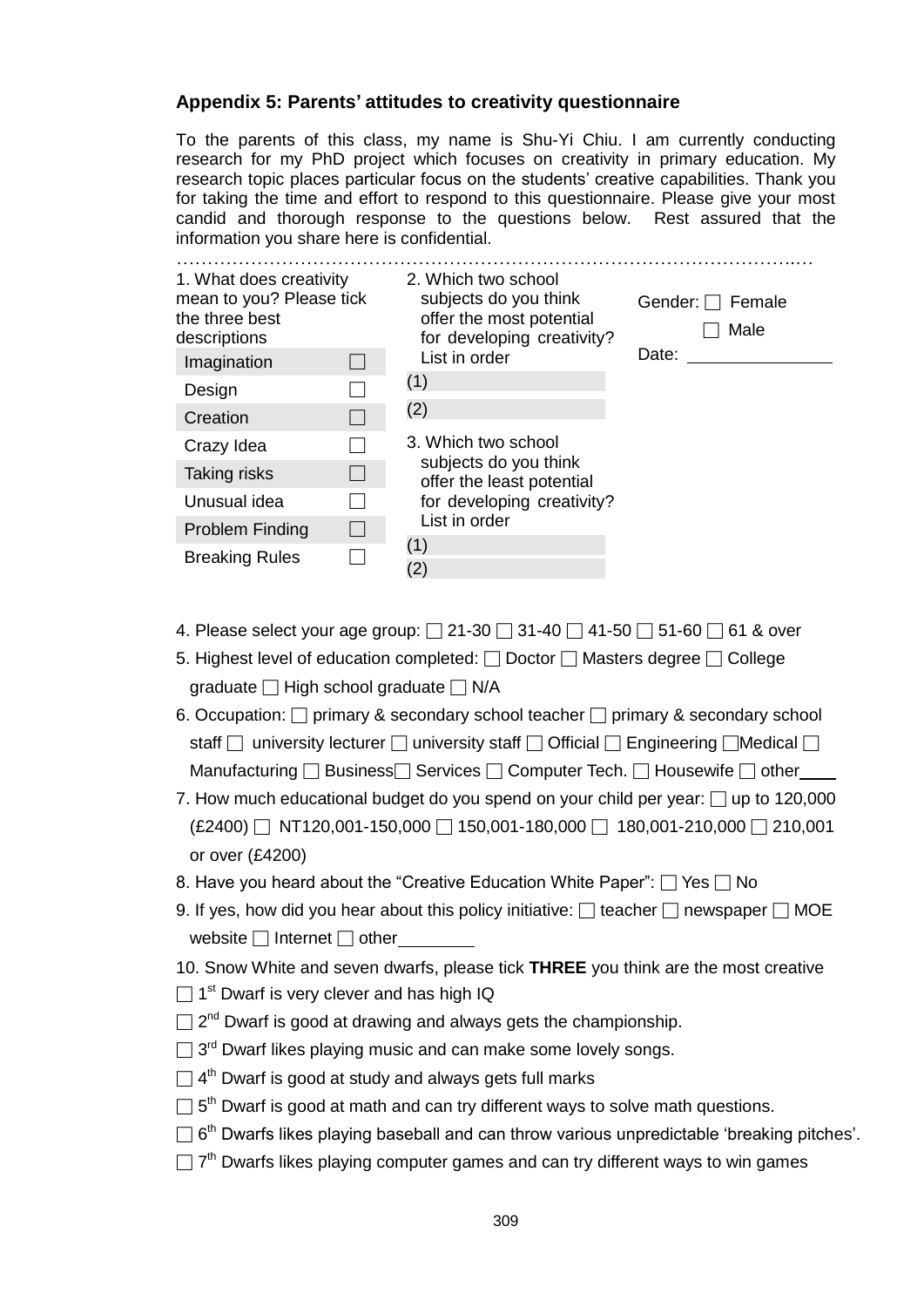|                                                                                         | Strongly<br>Agree        | Agree                    |                   | Strongly<br>Disagree Disagree |  |  |
|-----------------------------------------------------------------------------------------|--------------------------|--------------------------|-------------------|-------------------------------|--|--|
| 11. Boys and girls are equally creative.                                                | $\mathbb{R}$             | $\mathcal{L}$            | $\Box$            | $\Box$                        |  |  |
| 12. My children can get high marks without being creative.                              |                          | $\blacksquare$           |                   |                               |  |  |
| 13. The high IQ students are more creative than ordinary<br>students.                   | $\blacksquare$           | $\sim$                   | a.                | ш.                            |  |  |
| 14. My children can be more creative outside of school.                                 |                          | $\overline{\phantom{a}}$ | $\mathcal{A}$     | $\sim$                        |  |  |
| 15. Creative students are mischievous and high spirited.                                | n.                       | n.                       | n.                |                               |  |  |
| 16. Being creative is difficult for my child.                                           |                          |                          |                   |                               |  |  |
| 17. Creative children have more competitive advantages.                                 | $\overline{\phantom{a}}$ | $\vert \ \ \vert$        | $\Box$            |                               |  |  |
| 18. In the current educational system, school hinders my<br>children's creativity       |                          |                          |                   |                               |  |  |
| 19. Creative people can find a good job in the future.                                  |                          | $\mathbb{R}^n$           | $\vert \ \ \vert$ |                               |  |  |
| 20. Being creative involves breaking original rules.                                    |                          |                          |                   |                               |  |  |
| 21. Developing creativity is wasting time                                               | $\blacksquare$           | $\mathcal{L}$            | $\Box$            | H                             |  |  |
| 22. Everyone can be creative in their own way.                                          |                          |                          |                   |                               |  |  |
| 23. Boys are more active than girls in taking risks.                                    | $\blacksquare$           | $\vert$ $\vert$          | $\Box$            |                               |  |  |
| 24. Creative children always get high marks.                                            |                          | $\blacksquare$           |                   |                               |  |  |
| 25. Creative ideas need to be fermented continuously over a<br>long time.               | $\sim$                   | $\vert \ \ \vert$        | $\Box$            | H                             |  |  |
| 26. Girls use their imagination more than boys.                                         |                          | $\blacksquare$           | $\mathcal{A}$     |                               |  |  |
| 27. Creative children don't like following school disciplinary<br>codes.                | $\mathcal{L}$            | $\vert \ \ \vert$        | $\Box$            | ш.                            |  |  |
| 28. Some people are just born creative.                                                 | $\blacksquare$           | $\mathcal{L}$            | $\blacksquare$    |                               |  |  |
| 29. Creative teaching can raise my children's' learning interests.                      | $\blacksquare$           |                          | $\blacksquare$    | H                             |  |  |
| 30. Being creative is a performance of self-actualization and<br>confidence             |                          |                          |                   |                               |  |  |
| 31. The more creative you are, the higher you get paid at work.                         | ┓                        | $\overline{\phantom{a}}$ | $\blacksquare$    |                               |  |  |
| 32. In the current education system, my children can become<br>more creative in school. |                          |                          |                   |                               |  |  |
| 33. I always encourage my child to show his/her creativity.                             | $\blacksquare$           | $\mathcal{L}$            | $\blacksquare$    |                               |  |  |
| 34. Creative ideas just happen dramatically.                                            |                          |                          |                   |                               |  |  |
| 35. In your own words, write down what creativity, or being creative, means to you.     |                          |                          |                   |                               |  |  |

…………………………………………………………………………………………………… …………………………………………………………………………………………………… ……………………………………………………………………………………………………

Comments about this questionnaire

If you are willing to discuss your opinion with me, please leave your name and contact number on this form. Name: Thank you for your contribution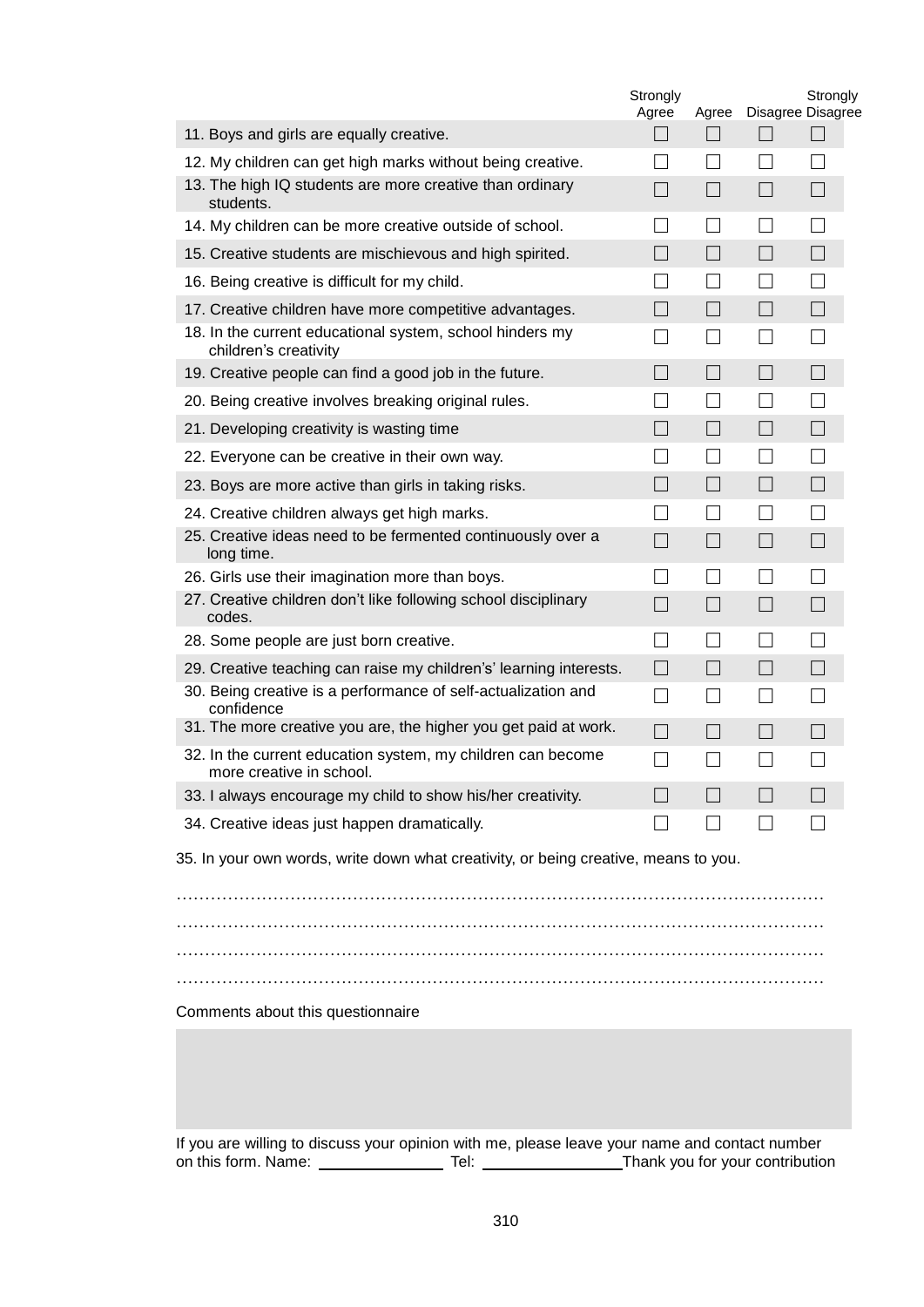### **Appendix 6: Teachers' attitudes to creativity questionnaire**

|                                                                                                                                                                                                       | Gender: Female <sub>D</sub> Male<br>Seniority: <u>_______________</u>                                                                                                                                                                     |
|-------------------------------------------------------------------------------------------------------------------------------------------------------------------------------------------------------|-------------------------------------------------------------------------------------------------------------------------------------------------------------------------------------------------------------------------------------------|
| 1. Please select your age group: $\Box$ 21-30 $\Box$ 31-40<br>$\Box$ 41-50 $\Box$ 51-60 $\Box$ 61 & over<br>2. Highest level of education completed: $\Box$ PhD $\Box$                                | Date: $\frac{1}{\sqrt{1-\frac{1}{2}}\cdot\frac{1}{2}}$<br>8. If yes, what have you participated? [ Creative<br>Teachers   Creative Learners   Creative<br>Schools □ Creative Life □ Online Learning [                                     |
| Master □ College graduate □ N/A                                                                                                                                                                       | Sustainable Creativity Cultivation                                                                                                                                                                                                        |
| 3. Which year group do you teach now? □ Y6 □ Y5<br>$\Box$ Y4 $\Box$ Y3 $\Box$ Y2 $\Box$ Y1 $\Box$ Kindergarten<br>4. What subject do you teach? Mandarin a<br>English   Math   Science   Social Study | 9. Do you get or have had any guidelines or training<br>from the Ministry of Education or the Taipei City<br>Government Education Department regarding<br>how to practice creativity in teaching and learning?                            |
| Music $\Box$ Arts $\Box$ PE $\Box$ Computer $\Box$ other ________<br>5. Have you heard about the "Creative Education<br>White Paper"? $\Box$ Yes $\Box$ No (If no, please go on to<br>Q(14)           | $\Box$ Yes $\Box$ No (If no, please go on to Q14)<br>10. If yes, what form did this take? <b>Deparately</b> Dooklets D<br>Online resources □ Workshops □ Conference □<br>Talk $\Box$ Seminar $\Box$ Camps $\Box$ Competition $\Box$ other |
| 6. If yes, how did you hear about this policy initiative:<br>official document $\Box$ newspaper $\Box$ MOE<br>website $\Box$ Taipei Gov. website $\Box$ Internet $\Box$ other                         | 11. If no, how do you understand creative education?<br>$\Box$ past teacher education $\Box$ teaching experience<br>□ outside school extra course □ newspaper &                                                                           |
| 7. Have you participated in the "Creative Education"<br>Action Plans? □ Yes □ No (If no, please go on to<br>Q12)                                                                                      | magazines $\Box$ learning from mistakes $\Box$ online<br>$resources$ other                                                                                                                                                                |
| 12. What does creativity mean to you? Please tick                                                                                                                                                     |                                                                                                                                                                                                                                           |
| the three best descriptions                                                                                                                                                                           | 13. Which two school subjects do you think offer the                                                                                                                                                                                      |
| Imagination                                                                                                                                                                                           | most potential for developing creativity? List in order                                                                                                                                                                                   |
| Design<br>Creation                                                                                                                                                                                    | (1)<br>(2)                                                                                                                                                                                                                                |
| Crazy Idea                                                                                                                                                                                            | 14. Which two school subjects do you think offer the                                                                                                                                                                                      |
| Taking risks                                                                                                                                                                                          | least potential for developing creativity?<br>List in                                                                                                                                                                                     |
| Unusual idea                                                                                                                                                                                          | order                                                                                                                                                                                                                                     |
| Problem Finding                                                                                                                                                                                       | (1)                                                                                                                                                                                                                                       |
| <b>Breaking Rules</b>                                                                                                                                                                                 | (2)                                                                                                                                                                                                                                       |

15. Snow White and seven dwarfs, please tick **THREE** you think are the most creative

- $\Box$  1<sup>st</sup> Dwarf is very clever and has high IQ
- $\Box$  2<sup>nd</sup> Dwarf is good at drawing and always gets the championship.
- $\Box$  3<sup>rd</sup> Dwarf likes playing music and can make some lovely songs.
- $\Box$  4<sup>th</sup> Dwarf is good at study and always gets full marks
- $\Box$  5<sup>th</sup> Dwarf is good at math and can try different ways to solve math questions.
- $\square$  6<sup>th</sup> Dwarfs likes playing baseball and can throw various unpredictable 'breaking pitches'.
- $\Box$  7<sup>th</sup> Dwarfs likes playing computer games and can try different ways to win games.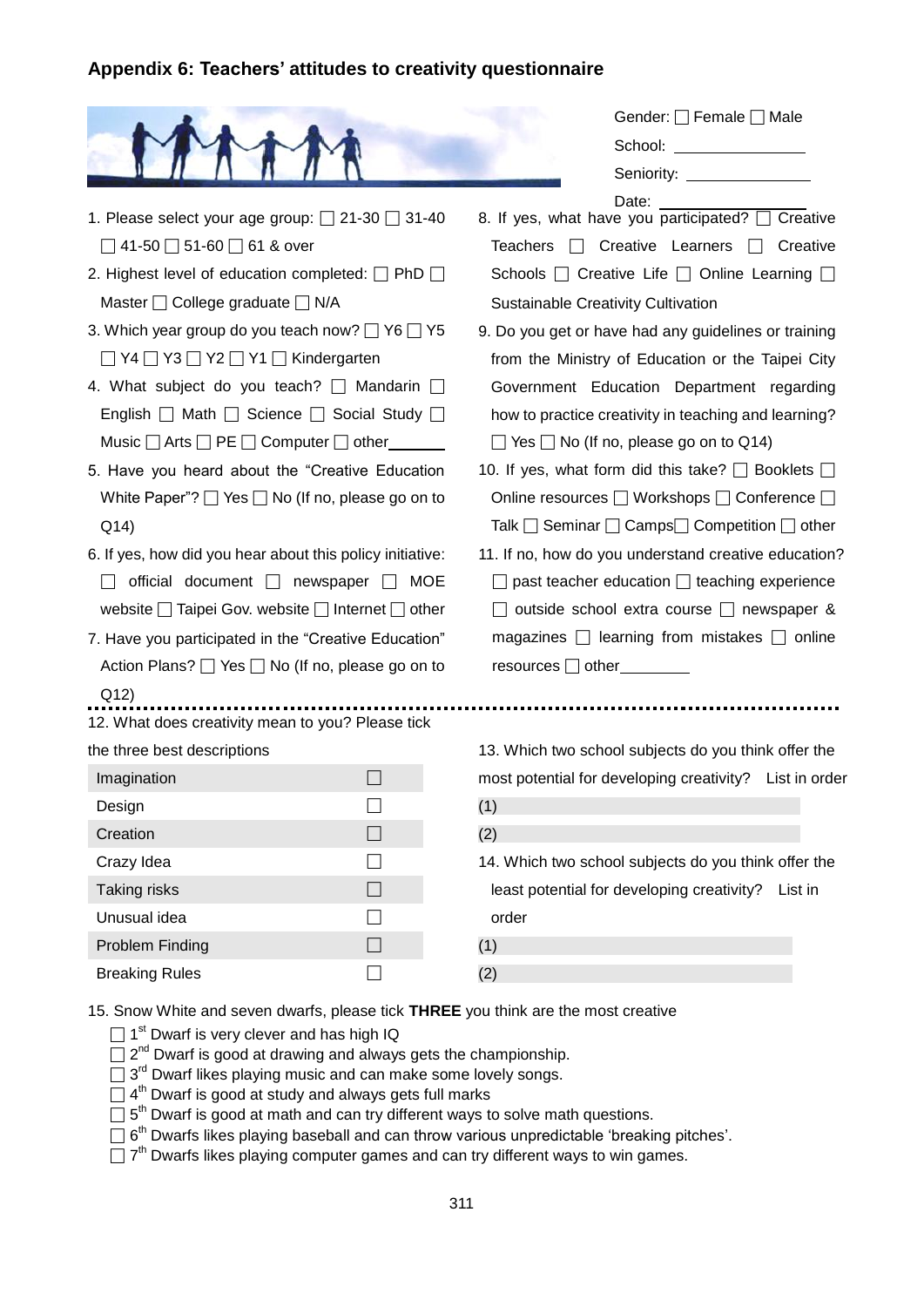|                                                                                                              | Strongly<br>Agree |                          | Agree Disagree Disagree | Strongly |
|--------------------------------------------------------------------------------------------------------------|-------------------|--------------------------|-------------------------|----------|
| 16. Boys and girls are equally creative.                                                                     | $\Box$            | $\blacksquare$           | $\Box$                  | $\Box$   |
| 17. My students can get high marks without being creative.                                                   |                   |                          |                         |          |
| 18. The high IQ students are more creative than ordinary students.                                           | $\Box$            | $\Box$                   | $\Box$                  | H        |
| 19. My students can be more creative outside of school.                                                      | $\mathcal{L}$     |                          |                         |          |
| 20. Creative students are mischievous and high spirited.                                                     | $\Box$            | $\Box$                   | $\Box$                  |          |
| 21. Being creative is difficult for my students.                                                             | $\mathcal{L}$     | $\mathbf{I}$             |                         |          |
| 22. Creative students have more competitive advantages.                                                      | $\Box$            | $\Box$                   | $\Box$                  | $\Box$   |
| 23. In the current educational system, school hinders my students'<br>creativity.                            | $\mathcal{L}$     | $\overline{\phantom{a}}$ |                         |          |
| 24. Creative people can find a good job in the future.                                                       | ×.                | $\blacksquare$           | $\Box$                  |          |
| 25. Being creative involves breaking original rules.                                                         |                   |                          |                         |          |
| 26. Developing creativity is wasting time                                                                    |                   | $\blacksquare$           |                         |          |
| 27. Everyone can be creative in their own way.                                                               |                   |                          |                         |          |
| 28. I like disciplined students more than creative students.                                                 | ×.                | $\blacksquare$           |                         |          |
| 29. Boys are more active than girls in taking risks.                                                         |                   |                          |                         |          |
| 30. Creative students always get high marks.                                                                 | ×.                | - 1                      |                         |          |
| 31. I can see my students' creative works.                                                                   |                   |                          |                         |          |
| 32. Creative ideas need to be fermented continuously over a long time.                                       | H.                |                          |                         |          |
| 33. Girls use their imagination more than boys.                                                              | $\mathcal{L}$     |                          |                         |          |
| 34. Creative children don't like following school disciplinary codes.                                        | - 1               |                          |                         |          |
| 35. Some people are just born creative.                                                                      |                   |                          |                         |          |
| 36. Creative teaching can raise my children's' learning interests.                                           | ×.                |                          |                         |          |
| 37. Being creative is a performance of self-actualization and confidence                                     | $\mathcal{L}$     |                          |                         |          |
| 38. The more creative you are, the higher you get paid at work.                                              |                   |                          |                         |          |
| 39. In the current education system, my children can become more<br>creative in school.                      |                   |                          |                         |          |
| 40. Creative ideas just happen dramatically.                                                                 |                   |                          |                         |          |
| 41. In your own words, write down what creativity, or being creative, means to you.                          |                   |                          |                         |          |
| Comments about this questionnaire                                                                            |                   |                          |                         |          |
| If you are willing to discuss your opinions with me, please leave your name and contact number on this form. |                   |                          |                         |          |
| Thank you for your contribution<br>Name: ______________<br>Tel: _______________                              |                   |                          |                         |          |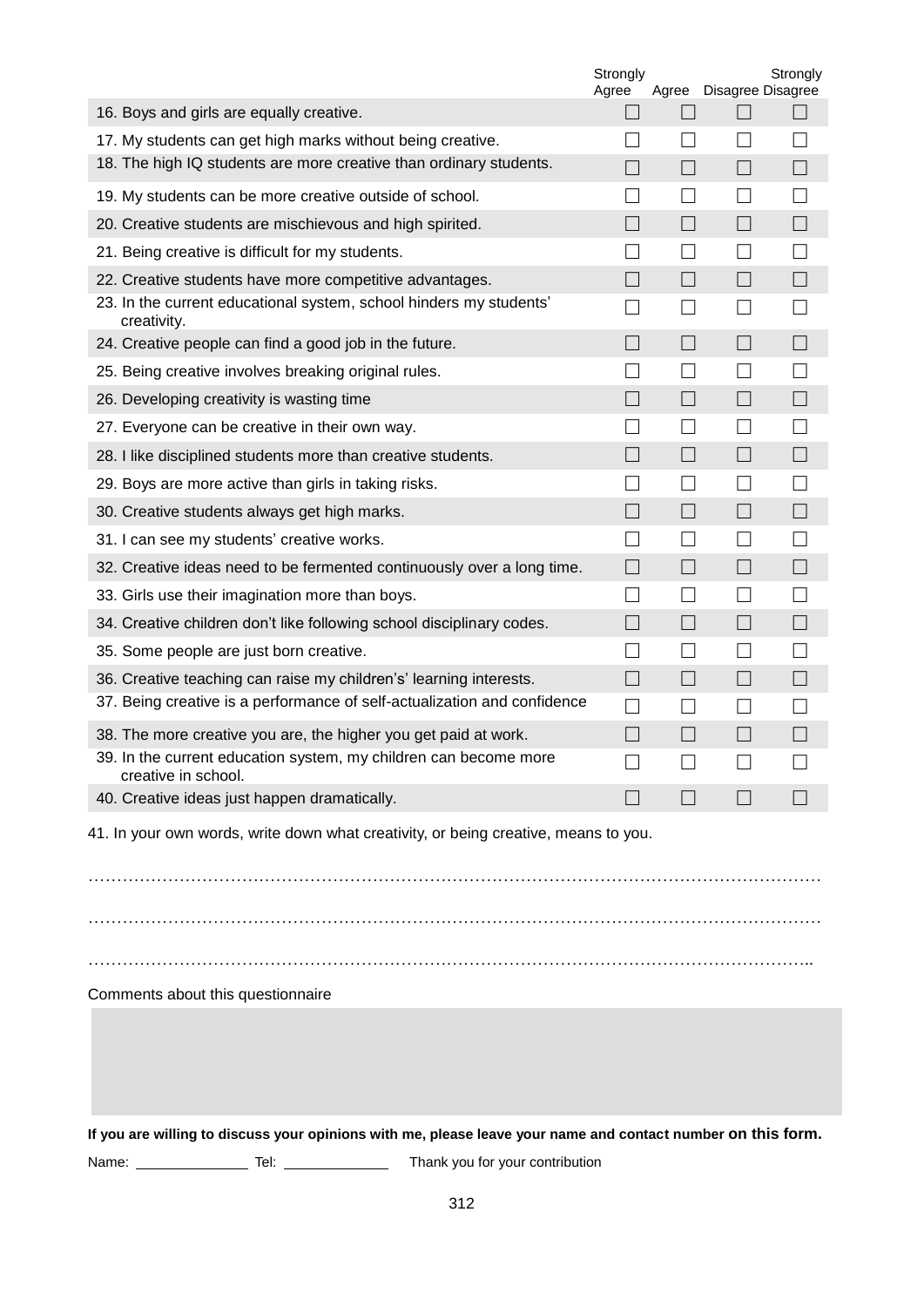## **Appendix 7: Students' attitudes to creativity**



1. What does creativity mean to you? Please tick the three best descriptions

| Imagination           |  |
|-----------------------|--|
| Design                |  |
| Creation              |  |
| Crazy Idea            |  |
| <b>Taking risks</b>   |  |
| Unusual idea          |  |
| Problem finding       |  |
| <b>Breaking rules</b> |  |

| 2. Which two school subjects |
|------------------------------|
| do you think offer the most  |
| potential for developing     |
| creativity? List in order    |
|                              |

3. Which two school subjects do you think offer the least potential for developing creativity? List in order (1) (2)

| Name:                          |  |
|--------------------------------|--|
| Class:                         |  |
| Gender: $\Box$ Girl $\Box$ Boy |  |
| Date:                          |  |

4. Snow White and seven dwarfs, please tick

**THREE** you think they are most creative

| Dwarf |
|-------|
|       |

- $\Box$  2<sup>nd</sup> Dwarf
- $\Box$  3<sup>rd</sup> Dwarf
- $\Box$  4<sup>th</sup> Dwarf
- $\Box$  5<sup>th</sup> Dwarf
- $\Box$  6<sup>th</sup> Dwarf
- $\Box$  7<sup>th</sup> Dwarf

#### 5. Magic Potion lesson (tick **ONE**)

- $\Box$  Searching in the textbook, find an interesting magic potion which you"ve never tried, and then follow the steps in the textbook to produce it
- $\Box$  Creating a new magic potion by yourself, and then try to test it out.
- $\Box$  Making the magic potion as you have made before.
- □ Following others' ideas, and then make the same magic potion
- $\Box$  Searching in the textbook, find an interesting magic potion which you've never tried, and then modify a few rules to produce your magic potion.
- $\Box$  Searching in the textbook, find an interesting magic potion which you"ve never tried, and then break some rules to produce it. □ Other **Definition**
- 6. In the process, (tick **TWO**)
- □ Asking Professor Slughorn how to deal with it.
- $\overline{\Box}$  Review the steps of the experiment and quality of materials, and then find and solve the solution.
- $\Box$  Ignoring problems, and carry on your experiment.
- $\Box$  Open your textbook to find the answers
- $\Box$  Asking and discussing with classmates to find out the solution.
- $\Box$  Throw away your magic potion, and then make a new one
- □ other
- 7. Outcome (tick **TWO**)
- $\Box$  Review your experiment, and thinking about solutions by yourself.
- $\Box$  Let it go, and do nothing elas.
- □ Go to the library to consult some books
- $\overline{\Box}$  Discuss with Professor Slughorn about how to improve it.
- $\Box$  Discuss with classmates about how to improve it
- $\Box$  Testing it again at another time
- $\Box$  other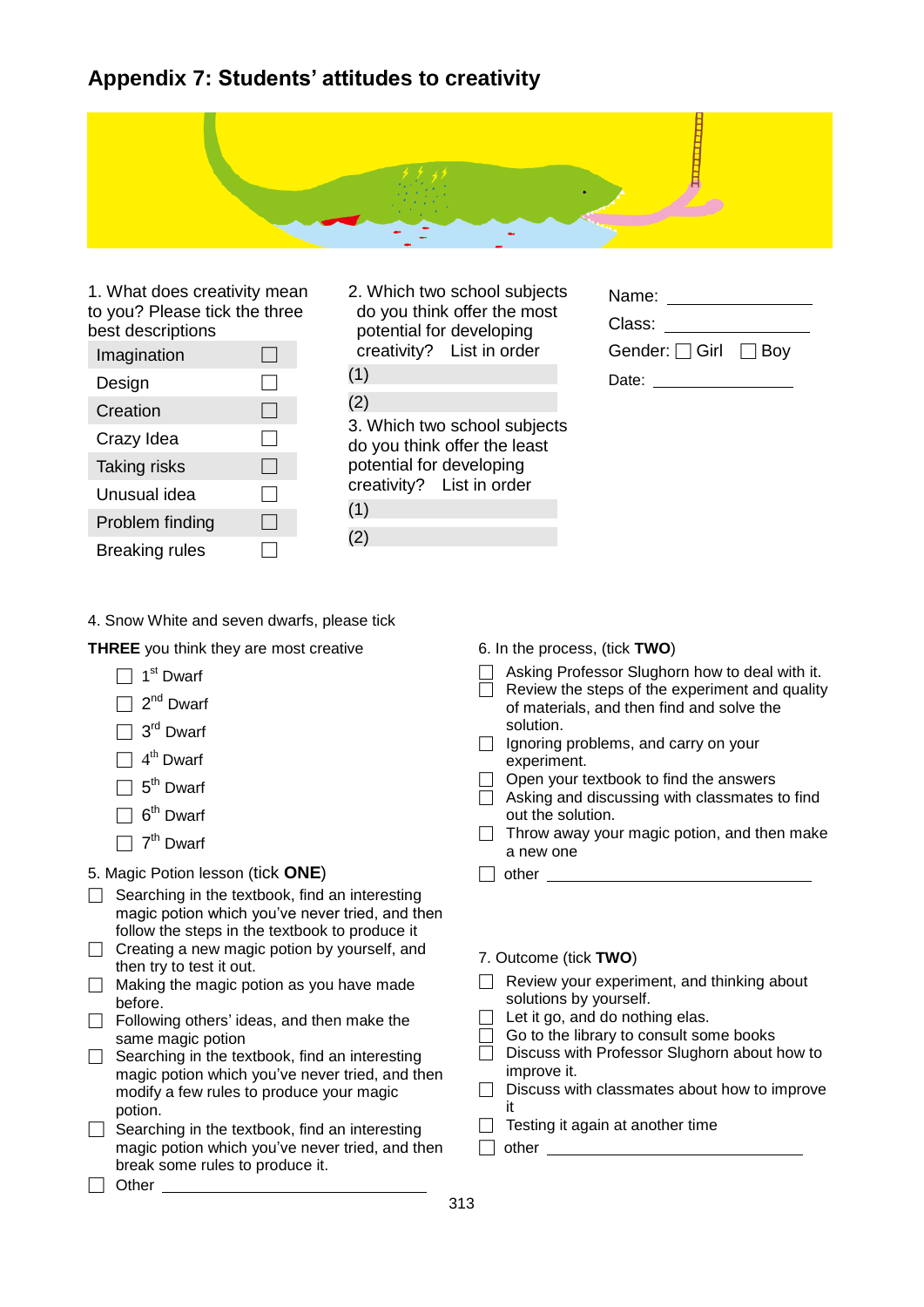|                                                                              | Strongly<br>Agree Agree Disagree |  |                          | Strongly<br><b>Disagree</b> |
|------------------------------------------------------------------------------|----------------------------------|--|--------------------------|-----------------------------|
|                                                                              |                                  |  |                          |                             |
| 8. I can become more creative in school.                                     |                                  |  |                          |                             |
| 9. Creative students are mischievous and high spirited.                      |                                  |  |                          |                             |
| 10. Creative ideas just happen dramatically.                                 |                                  |  |                          |                             |
| 11. Creative people have more competitive advantages.                        |                                  |  |                          |                             |
| 12. Some people are just born creative.                                      |                                  |  |                          |                             |
| 13. Being creative is difficult for me.                                      |                                  |  |                          |                             |
| 14. Being creative involves breaking original rules.                         | $\blacksquare$                   |  |                          |                             |
| 15. Teachers like disciplined students more than creative students.          |                                  |  |                          |                             |
| 16. Boys and girls are equally creative.                                     |                                  |  |                          |                             |
| 17. Creative teaching can raise my learning interests.                       |                                  |  |                          |                             |
| 18. The high IQ students are more creative than ordinary students.           | <b>Talling</b>                   |  |                          |                             |
| 19. Creative students always get high marks.                                 |                                  |  |                          |                             |
| 21. I can be more creative outside of school.                                |                                  |  |                          |                             |
| 22. Being creative is a performance of self-actualization and<br>confidence. |                                  |  |                          |                             |
| 23. Girls use their imagination more than boys.                              | $\mathbf{I}$                     |  | $\overline{\phantom{a}}$ | n.                          |
| 24. School hinders my creativity.                                            |                                  |  |                          |                             |
| 25. Creative ideas need to be fermented continuously long time.              | $\blacksquare$                   |  | $\vert \ \ \vert$        | $\overline{\phantom{a}}$    |
| 26. Creative people can find a good job in the future.                       |                                  |  |                          |                             |
| 27. Everyone can be creative in their own way.                               | $\blacksquare$                   |  | $\vert \ \ \vert$        |                             |
| 28. Developing creativity is wasting time                                    |                                  |  |                          |                             |
| 29. Boys are more active than girls in taking risks.                         | $\blacksquare$                   |  | ×.                       |                             |
| 30. The more creative you are, the higher you get paid at work.              |                                  |  |                          |                             |
| 31. Teachers can see my creative works.                                      |                                  |  |                          |                             |
| 32. I can get high marks without being creative                              |                                  |  |                          |                             |
| 33. Creative students don't like following school disciplinary codes.        |                                  |  |                          |                             |
| 34. My parents always encourage me to be creative.                           |                                  |  |                          |                             |

35. In your own words, please write down what creativity or being creative means to you?

36. Do you attend any extra outside school lesson? If so, please list date, time and subject.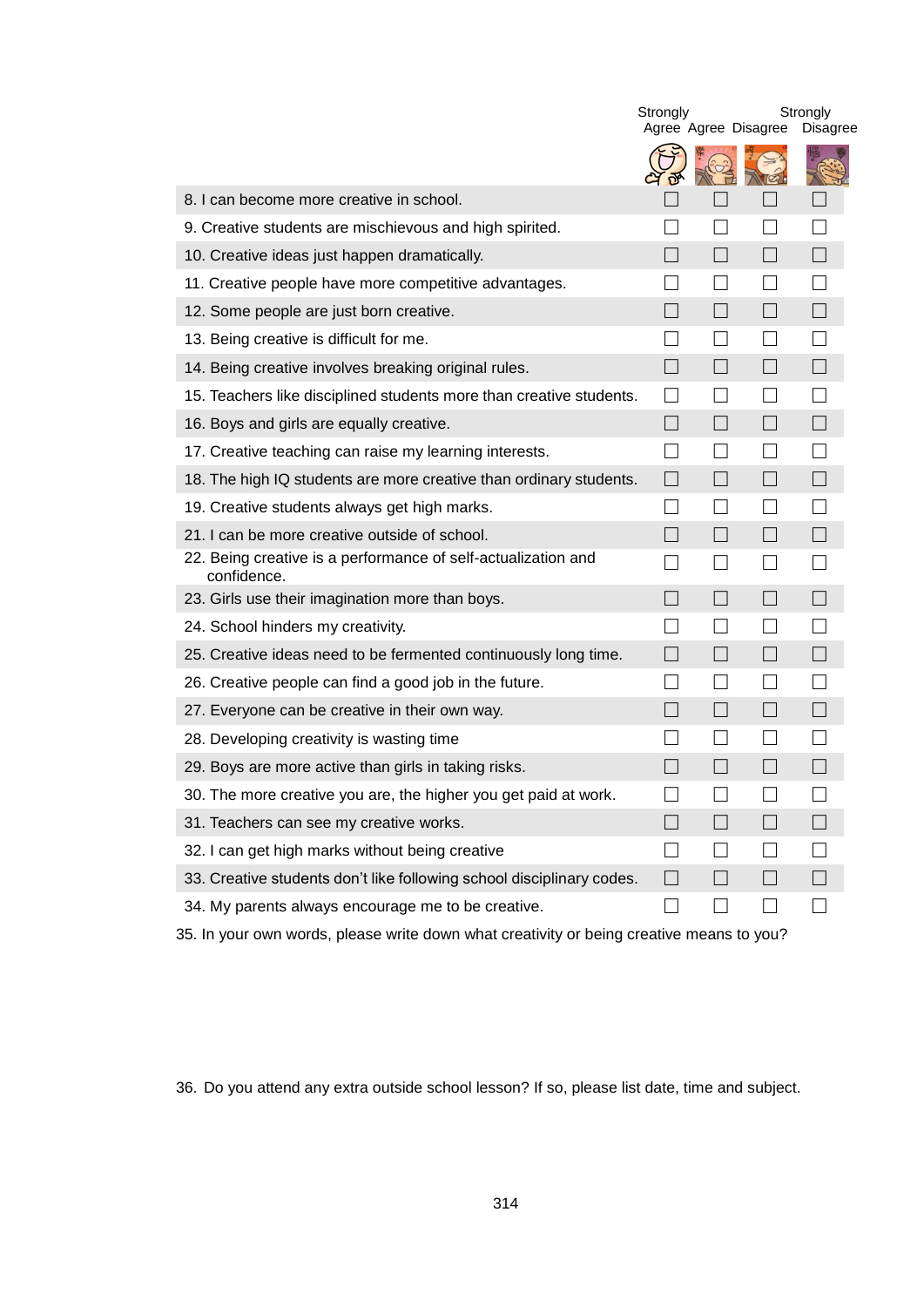# **Appendix 8: data list**

# **1. Interview Subject List**

| Title                  | H=Head-teacher, O=Official, P=Parents, S=Student,        |  |  |
|------------------------|----------------------------------------------------------|--|--|
|                        | SC=Scholar, T=Teacher, , A=Administrator,                |  |  |
| <b>Fieldwork Phase</b> | 1. Pilot study (Sep-Dec. 2007) – School A1/ B/ C         |  |  |
|                        | Empirical Study (Mar.-Jun. 2008) - School D/ E/ A2<br>2. |  |  |
| Level                  | Central = Central Gov., Taipei = Taipei City Gov.        |  |  |
| Gender                 | M=Male, F=Female                                         |  |  |
| Subject                | SS=Social Study, PE=Physical Education,                  |  |  |
|                        | Core=core subjects, GC=Gifted Class                      |  |  |

| <b>Title</b>    | phase          | Sch. | Level   | Gender | <b>Subject</b> | <b>Seniority</b> | Code       |
|-----------------|----------------|------|---------|--------|----------------|------------------|------------|
| H1              | $\overline{2}$ | A2   |         | M      | n/a            | $\overline{2}$   | <b>CKH</b> |
| H <sub>2</sub>  | $\overline{2}$ | D    |         | M      | n/a            | 12               | <b>CSH</b> |
| H <sub>3</sub>  | $\overline{2}$ | E    |         | M      | n/a            | 12               | <b>CYQ</b> |
| O <sub>1</sub>  | $\overline{2}$ | n/a  | Central | M      | n/a            |                  | <b>TDC</b> |
| O <sub>2</sub>  | $\overline{2}$ | n/a  | Central | F      | n/a            |                  | <b>CET</b> |
| O <sub>3</sub>  | $\overline{2}$ | n/a  | Central | F      | n/a            |                  | <b>CJY</b> |
| O <sub>4</sub>  | $\overline{2}$ | n/a  | Taipei  | F      | n/a            |                  | <b>WMN</b> |
| O <sub>5</sub>  | $\overline{2}$ | n/a  | Central | M      | n/a            |                  | <b>YHS</b> |
| O <sub>6</sub>  | $\overline{2}$ | n/a  | Taipei  | M      | n/a            |                  | <b>CSX</b> |
| O <sub>7</sub>  | $\overline{2}$ | n/a  | Central | M      | n/a            | n/a              | <b>CYJ</b> |
| P <sub>1</sub>  | $\overline{2}$ | E    |         | F      | n/a            | n/a              | <b>HSG</b> |
| P <sub>2</sub>  | $\overline{2}$ | E    |         | F      | n/a            | n/a              | <b>WWF</b> |
| P <sub>3</sub>  | $\overline{2}$ | E    |         | F      | n/a            | n/a              | <b>CHU</b> |
| P <sub>4</sub>  | $\overline{2}$ | E    |         | F      | n/a            | n/a              | <b>XXL</b> |
| P <sub>5</sub>  | 1              | n/a  |         | M      | n/a            | n/a              | <b>PWF</b> |
| SC <sub>1</sub> | $\overline{2}$ | n/a  |         | M      | n/a            | n/a              | <b>WWD</b> |
| SC <sub>2</sub> | $\mathbf 1$    | n/a  |         | M      | n/a            | n/a              | LDW        |
| SC <sub>3</sub> | $\overline{2}$ | n/a  |         | M      | n/a            | n/a              | <b>WJJ</b> |
| SC <sub>4</sub> | $\overline{2}$ | n/a  |         | F      | n/a            | n/a              | <b>CBL</b> |
| SC <sub>5</sub> | $\overline{2}$ | n/a  |         | M      | n/a            | n/a              | <b>CCY</b> |
| SC <sub>6</sub> | $\overline{2}$ | n/a  |         | M      | n/a            | n/a              | <b>CYH</b> |